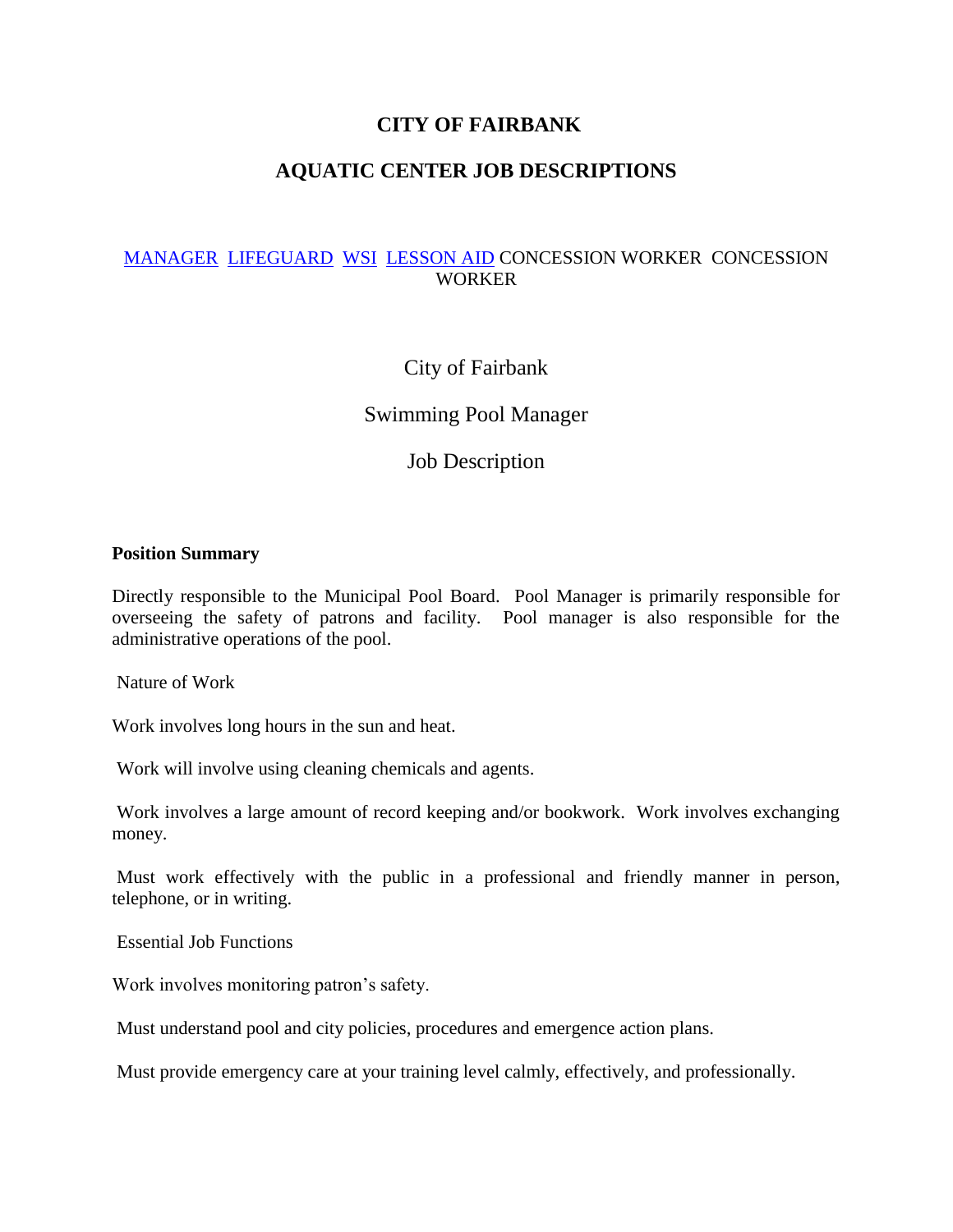Work involves adopting and enforcing facility rules and policies.

Work involves maintain a neat clean facility at all times.

Will be called upon to educate patrons on the safe use of facility and waster safety.

Work involves selling concessions or other goods.

Must work with the pool board, mayor and council, and Public Works Director.

Promote health, safety and the general usage of the facility.

Adopt specific programs and activities to targeted groups, i.e. adult lap swims, water aerobics, etc..

Must be available at all time in the event of an emergency, or have arrangements made that an equally qualified person will be available for answering emergency calls.

Must have the ability to direct and supervise, and discipline employees including:

- Planning and supervising all employees operations.
- Assign employees to daily rotations and activities.
- Orienting employees to specific safety concerns.
- Evaluate employee's performance and report to Municipal Pool Board.

#### **Minimum Essential Requirements of Work**

Must be at least 21 years old.

Must have current American Red Cross or American Heart Association CPR, and First Aid certificates.

Must be in good physical health.

Must be able to work mornings, nights and weekends.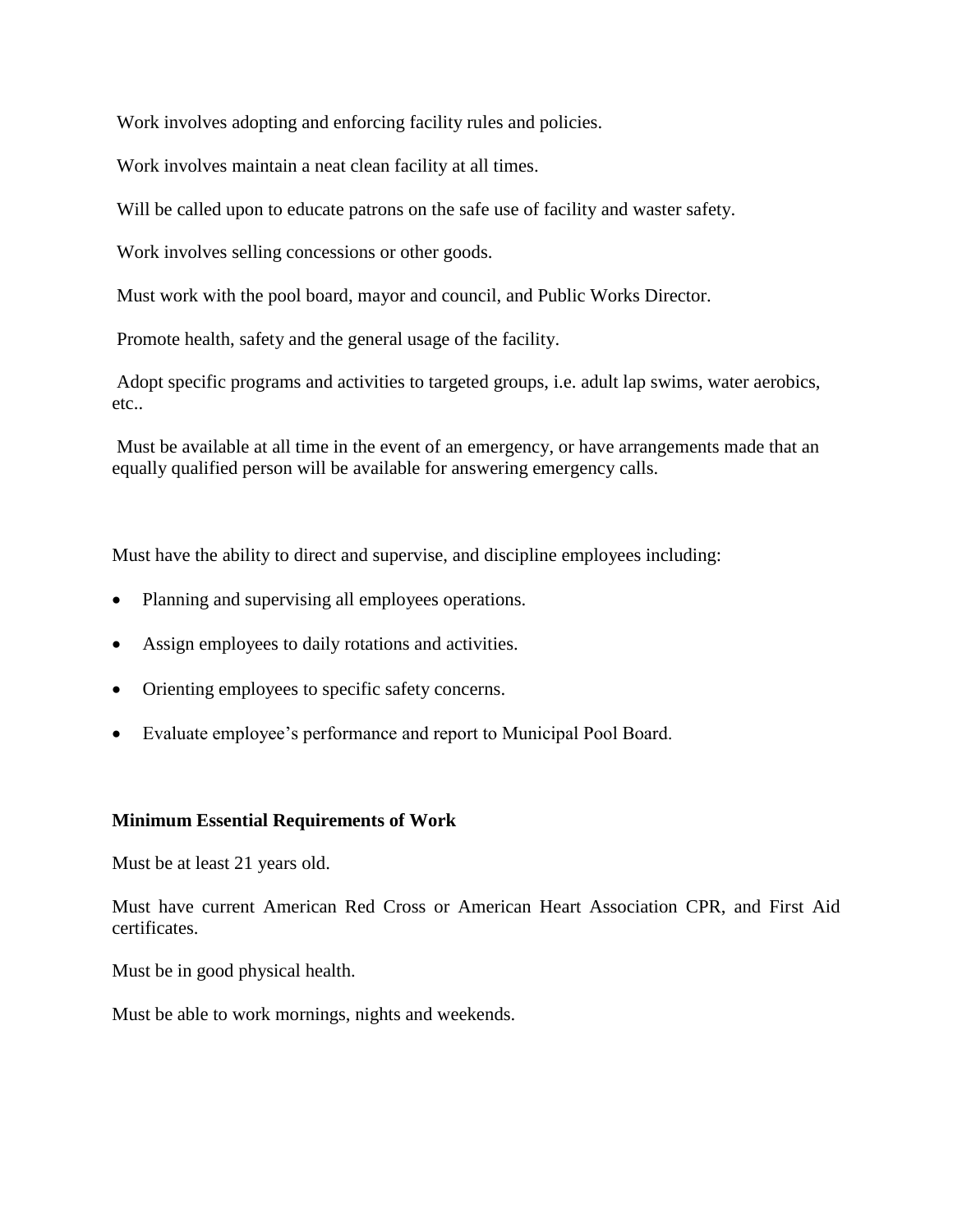### **City of Fairbank**

# **Lifeguard**

## **Job Description**

### **Position Summary**

Directly responsible to the Pool Manager. Lifeguards are responsible for the safety of patrons and facility.

### **Nature of Work**

Work involves long hours in the sun and heat.

Work will involve using cleaning chemicals and agents.

Work involves a small amount of record keeping and/or bookwork. Work involves exchanging money.

Must work effectively with the public in a professional and friendly manner in person, telephone, or in writing.

#### **Essential Job Functions**

Work involves monitoring patron's safety.

Must understand pool and city policies, procedures and emergence action plans.

Must provide emergency care at your training level calmly, effectively, and professionally.

Work involves enforcing facility rules and policies.

Work involves maintain a neat clean facility at all times.

Will be called upon to educate patrons on the safe use of facility and waster safety.

Work involves selling concessions or other goods.

#### **Minimum Essential Requirements of Work**

Must be at least 15 years old.

Must have current American Red Cross lifeguarding, CPR, and First Aid certificates, or equivalent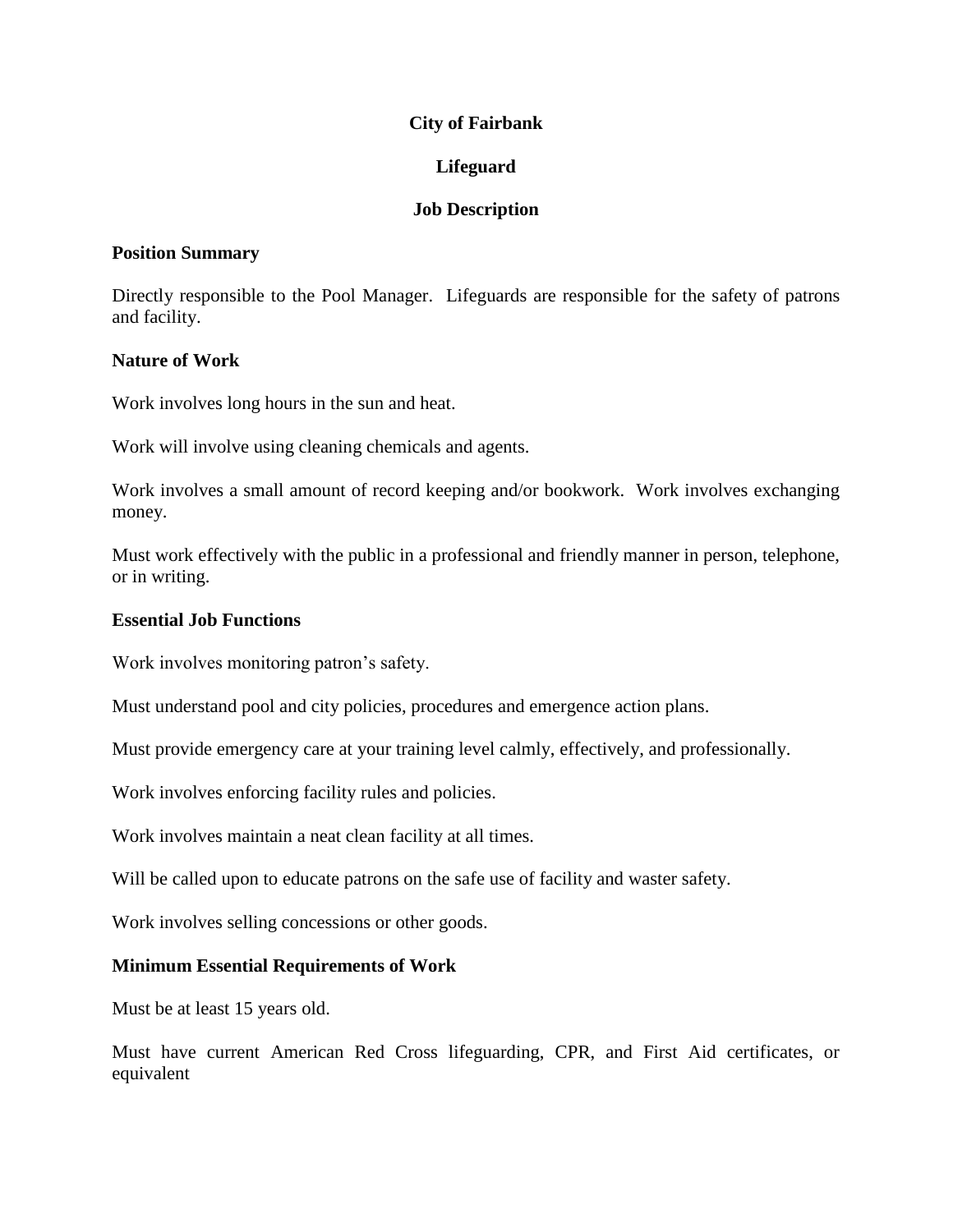Must be in good physical health.

Must be able to work mornings, nights and weekends.

### **City of Fairbank**

#### **Water Safety Instructor (WSI)**

#### **Job Description**

#### **Position Summary**

Directly responsible to the Pool Manager for the purpose of instructing swimming and water safety.

#### **Nature of Work**

Work involves extended time in the water.

Work involves ability to instruct students in a proficient and professional manner.

#### **Essential Job Functions**

Responsible for instructing American Red Cross, Lean to Swim curriculum to an assigned level and group.

Responsible for completing lesson plans for an assigned level or group.

Prepares written evaluations for students and/or parents.

Responsible for the well being of the group.

Must enforce all facility rules.

#### **Minimum Essential Requirements of Work**

Must be at least 17 years old.

Must have current WSI, CPR and First Aid certificate.

Must be in good physical health.

Must be able to work mornings.